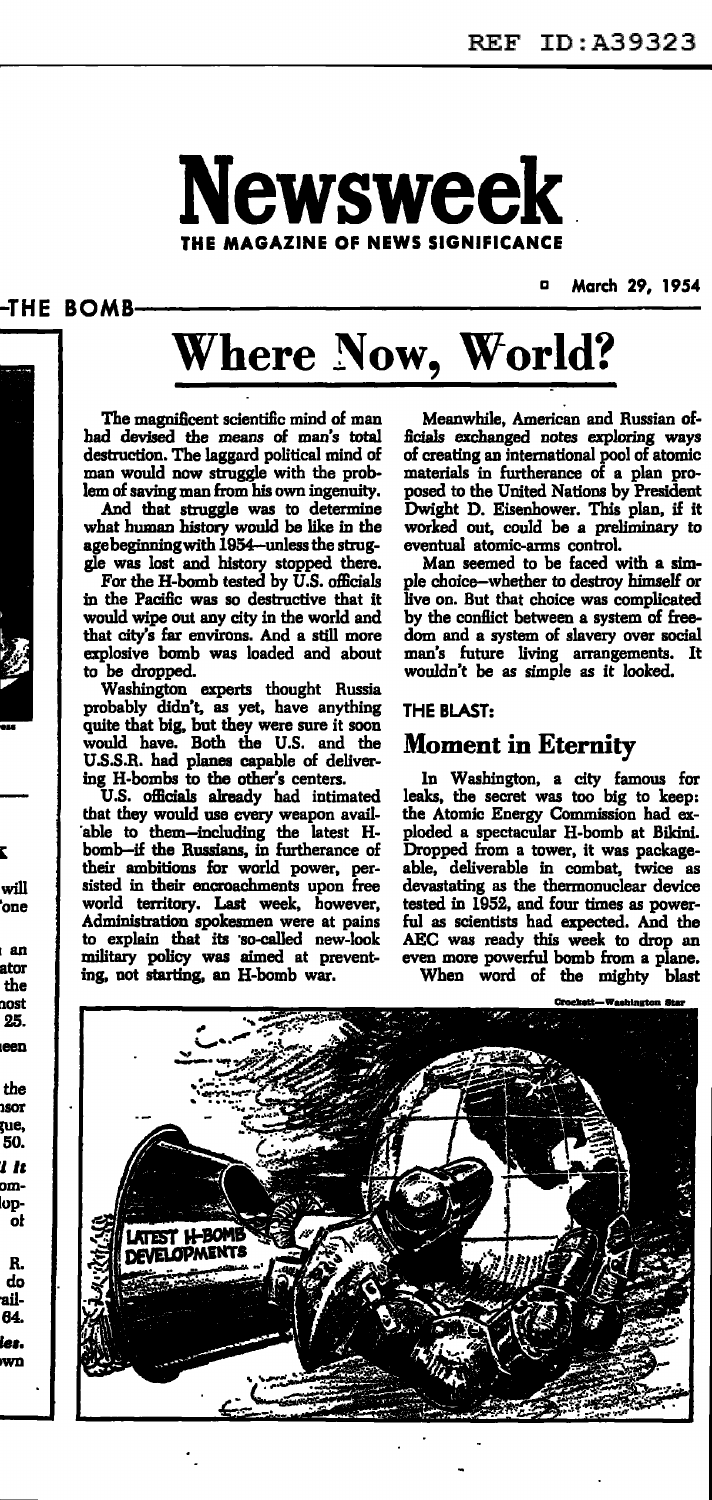### *THE* 80M8~~~~~~~~~~~~~~~~~~~~~~~~~~~~~~~~~--

reached the U.S., the AEC merely offered a tight-lipped explanation that a •routine.. atomic device had been exploded and that it was "the first in a series." But the less reticent members of the Joint Congressional Atomic Energy Committee were willing to supply some startling details.

>The new bomb was a revolutionary "three stage" weapon. An atom bomb biggered small amounts of tritium, touching off lithium, which in turn set off the thermonuclear reaction. Because tritiwn is prohibitively expensive, the cost factor had held up production of the new bomb until the AEC devised the three-stage method.

The March 1 blast was said to have obliterated the test island.

>The blast equaled in explosive power some 12 million tons of TNT, as compared with the 5-million-ton power of the 1952 test and the 20,000-ton effect of the Hiroshima A-bomb.

 $\blacktriangleright$ The explosion shot a nuclear cloud 17 or more miles into the air.

>There was "complete" damage in an area at least 6 miles in diameter, or roughly 20 square miles, and diminishing damage in an area of about 20 miles in diameter, or over 300 square miles.

lacktriang the point where, according to chairman Dewey Short of the House Armed Services Committee, "H-weapons are getting so big that if they get much bigger, we won't

be able to test them."<br>Preparations for the H-bomb test began last January when thousands of servicemen from Task Force 7 and AEC technicians moved into the Eniwetok proving grounds. A tower was rigged, measuring and testing devices were set

### 'Death of Civilization'

*Premier* Georgi *Malenlcov,* · *recognizing the power of the H-bomb but* opposing *it8 effective control, haa* said:

'The Soviet government is for a relaxation in the internat' nal tensions, for a lasting i-c:ace, against the policies of a cold war, because these policies are a preparation for a new world war, which under contemporary conditions of war [air-borne nuclear bombs] means the death of world civilization."

up, and planes warned all fishermen to stay out of waters within an 80-mile radius of the test island.

Unexpected Force: On the morning of March l, the first great bomb was detonated. Kwajalein Island and U.S. military bases 176 miles away were badly shaken by the concussion. Many testing and measuring devices were knocked out completely by the unexpected force of the explosion. Seconds after the blast, observers realized that something else was wrong. The upper winds suddenly shifted, carrying radioactive dust swiftly in the direction of witnesses within the 80-mile radius and to a neighboring atoll populated by natives.

Several planes and Navy vessels turned and sped away from the blast. But atomic ash showered down on 264 na-

tives who had been thought safely out of range of the "fall out" of the burst. Twenty-eight Air Force technicians, some of whom were Hying at the time of the wind change, got lighter doses of radioactivity than the natives. All got much heavier doses than the AEC considered safe.

Those exposed, both native and American, were rushed to Kwajalein for treatment at the U.S. base hospital. Unknown to the AEC, however, a Japanese fishing vessel, the Fukuryu Maru, which had been cruising some 80 to 90 miles from the test island, was also badly peppered by the "fall out." It beaded for Japan with 23 burned seamen and a tainted tuna catch (see page 23).

**Extended Danger Area: The story** of the accident reached Washington and became a topic of Congressional concern and gossip. On March 11, the AEC publicly admitted that natives and Americans had been overexposed but added reassuringly: 'There were no burns. All are reported well." Late last week, it announced that the danger area was being extended to include a radius of 450 miles around the proving grounds.

The magnitude of the first test, and the news that the more powerful bomb was at the test stage, set official Washington on edge. The Hell-bomb, experts hurriedly noted, was not exclusively American. Dr. James Beckerley of the AEC warned that the Soviet Union was not far behind and had sufficient scientific know-how to catch up. And chairman W. Sterling Cole of the Joint Congressional Committee offered his opinion that soon the Russians would be able to deliver a bomb as potent as any produced by the United States.

The Men Who Know the Worst Weapon Have a Warning...

The new B-bomb is a "hom'ble thing" whose magnitude was not foreseen by the U.S. scientists who tested it. Yet it can now be delivered by this nation to any place in the world. The Russians may not have it yet, but The Russians may not have it yet, but<br>if they don't they will in "one to three years." When they get it, they'll have what it takes to devastate any metropolitan area in the United States. (Maps show in solid color areas in which victims would be killed or burned and in light color areas in which they would feel jolt and radia· tion in New York, Chicago, and L.A. districts.) Members of the Congressional Joint Committee on Atomic Energy-the laymen who know most about the new bomb-are authority for these statements to NEWSWEEK.

 $\blacktriangleright$ Chairman W. Sterling Cole (Republican Representative, N.Y.): "We have passed another milestone. We now have a deliverable hydrogen weapon that can be dropped anywhere in the world.

"'The recent blast means that we have made great progress, yet we can't relax, and we must assume that the Russians



are doing just as well. Russia may be able to deliver similar weapons on the U.S. in one to three years.

"'I feel that greater precautionary steps should have been taken, and should be taken in the future, to protect human life from radiation hazards. But I don't want to blame anyone for the March 1. overexposures."

ll>Vice Chairman Bourke B. Hlckenlooper (Republican Senator, Iowa): "These present tests are a part of the ; program of experiment and development of atomic force. In fact, I would . call them routine necessary operations, some of which produce far greater power than others.

'"They will contribute to the mainte-" nance of our great and necessary superiority fn atomic matters.

"I am sorry that some sensational<br>claims have created unwarranted confusion, and I have no evidence of any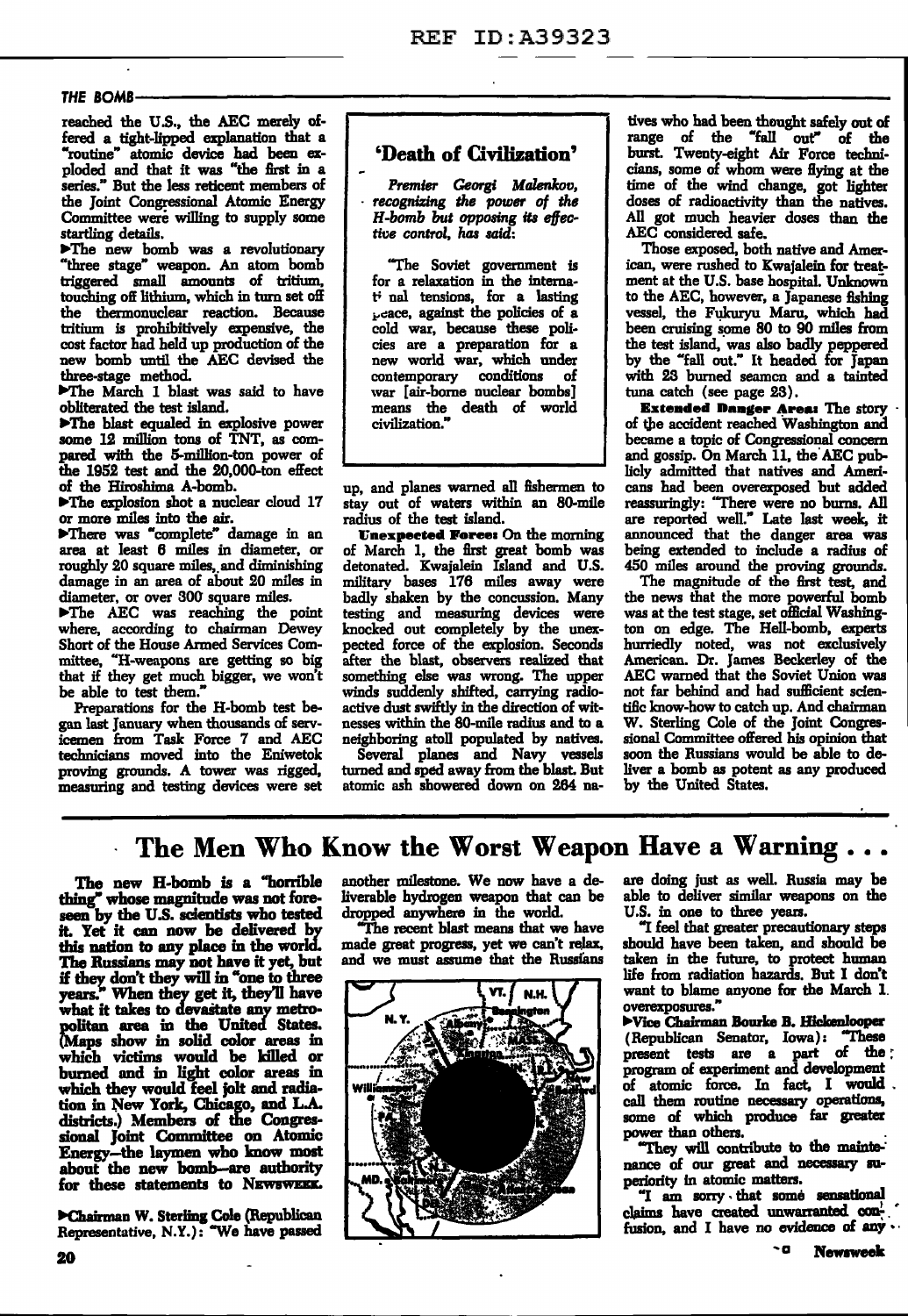flong rifle of the air age," an eight-engine  $\bullet$  Eisenhower made a proposal for an in-<br>wept-wing bomber capable of deliver-<br>No Sane Victory' ernational pool of nuclear materials for functional of the new bomb wherever and when-<br>
for the new bomb wherever and when-<br>  $\frac{1}{1}$  and  $\frac{1}{1}$  and  $\frac{1}{1}$  and  $\frac{1}{1}$  and  $\frac{1}{1}$  and  $\frac{1}{1}$  be new bomb wherever and when-<br>  $\frac{1}{1}$   $\frac{1}{1}$   $\frac{1}{$ lever the U.S. decided to drop it. As the Tresident Eisenhower, in his first production model B-52 rolled off a famous and sober speech before Boeing assembly line in Seattle, Gen. *the United Nations, called for* his proposal clearly was designed to **Nathan F.** Twining, the Air Force Chief use of atomic power for peace, open the way for such control eventually. Nathan F. Twining, the Air Force Chief *use of atomic power for peace*, open the way for such control eventually.<br>
of Staff, told workers who had built it that not war: Last week, for the first time, the Rusof Staff, told workers who had built it that not *war*: <br> **has week**, for the first time, the Rus-<br> **has was the plane which would "keep** this was the plane which would "keep since the retaliation capabilities of that Red fellow in his place."

 $\frac{1}{2}$  by man is also the most sane member of the human race powerful deterrent to war in the world. could discover victory in such powerful deterrent to war in the world. could disco<br>Winston Churchill first recognized this desolation." fact, but it since has become an integral integral unit of the "new look" uninformed talk about the "new look"<br>
part of American foreign policy. As far part of American foreign policy. As far in the interest of Americans in defense had made many Americans back as March 1949, speaking at the interest of and most Western Europeans fearful that back as March 1949, speaking at the **and most most weakened most Western Europe**<br>Massachusetts Institute of Technology, new plea for a settlement of the cold Massachusetts Institute o£ Technology, new plea for a settlement o£ the cold some foreign-policy planners were on Churchill declared that Europe would war (on Russia's terms), he declared the verge of going "bomb happy." These<br>Long since have been under Communist that a third world war, "under contem- policymakers seemed to place excl tule and London under bombardment porary conditions of war, would mean reliance on atomic retaliation. They<br>"but for the deterrent of the atomic the death of world civilization." talked as though any new Communist bomb in the hands of the United States." At the same time, other Soviet leaders <br>Churchill was speaking of the rela- were boasting of Russia's progress in tively primitive A-bombs which then atomic development. Foreign Minister such outbreaks as the Communist civil<br>example, war in Greece and the North Korean tively primitive A-bombs which then atomic development. Foreign Minister such outbreaks as the Communist civil<br>Some a U.S. monopoly. The new, awe- Vyacheslav M. Molotov, for example, war in Greece and the North Korean<br>Some Atomic Energy Commission exploded occupy advanced positions in the devel-<br>Atomic Energy Commission exploded occupy advanced positions in the devel-<br>this month, was certain to give the Rus- opment of world science." Malenko this month, was certain to give the Rus- opment of world science." Malenkov's of the U.S. had no objection to atomic<br>sians even greater pause, even though words were far more significant, how- retaliation if the situation Russia now possesses atomic weapons, ever. In the Aesopian language that but they wanted a voice in deciding<br>too. Last week, for the first time, the Communists characteristically employ, he whether the situation did, since too. Last week, for the first time, the Communists characteristically employ, he whether the situation did, since atomic Russians admitted-at least by implica- was finally confessing that Russia hesi- retaliation would mean a third world tion-how much they feared atomic re- tated to start a third world war because war, which could end in their destruc-<br>taliation by the U.S. it would mean the destruction of Russia. tion too. Some critics saw another ob-

Premier, Georgi Malenkov. Making a I

, .

Let No War Come there would be to accept help- anyway. Some progress had been made.<br>
there would be to accept help-<br>
Meanwhile, the precise role that

were boasting of Russia's progress in by wiping out Russia and China, even<br>atomic development. Foreign Minister such outbreaks as the Communist civil

Weanwhile, production began on the historic effect. In December, President historic effect. In December, President historic effect. In December, President historic effect. In December, President historic effect. In Decembe  $f$ *amous and sober speech before* and *point a a famous and sober speech before* **national control of a tomic weapons**, but the *United Nations, called for* and his proposal clearly was designed to

"The retaliation capabilities of posal. State Department officials weren't<br>the United States are so great too optimistic about the possibility of <sup>1</sup> the United States are so great too optimistic about the possibility of THE PROBLEM: that . . . an aggressor's land reaching agreement with them in the that . . . an aggressor's land reaching agreement with them in the would be laid waste . . . To stop near future, but they were heartened there would be to accept help- anyway. Some progress had been made.

The most powerful weapon of war tion destroyed  $\ldots$  Surely no atomic development should play in U.S. er devised by man is also the most sane member of the human race foreign policy was the subject of continuing debate in Washington-and elsewhere in the Western world. Reckless, uninformed talk about the "new look" e death of world civilization." talked as though any new Communist<br>At the same time, other Soviet leaders aggression anywhere should be answered

aliation by the U.S. it would mean the destruction of Russia. tion too. Some critics saw another ob-<br>The admission came from the Soviet 11 The threat of U.S. atomic develop- jection in relying solely on atomic The threat of U.S. atomic develop- jection in relying solely on atomic ment might conceivably have another retaliation: Congress simply would never

... Reds Will Have the H-Bomb in 'One to Three Years'

negligence whatsoever in connection with these tests."<br>**• Rep.** Chet Holifield

 $\blacktriangleright$  Rep. Chet Holifield (Democrat, Calif.): "They never expected the magnitude of that March 1 explosion. It was istounding. The weapons we are now



March 29, 1954

testing present completely different problems from the earlier atom weapons. With those, we knew a little more about what we were doing.

"It is almost miraculous, it seems to me; that there haven't been far more casualties . . . As you know, some resi-' dents of the islands received radiation exposures far in excess of the usual tolerances set.for people who work with atomic material.

"This unexpected exposure seems to be the result of a much larger explosion than expected, and tricky shifts in winds at high altitudes."

Rep. Carl T. Durham (Democrat, N.C.): "Hazards have been greatly increased both from the explosive power and from radiation of the hydrogen weapons ••• The people should be told about this tremendous new force ... it is such a horrible thing that it's best to tell the world about it.

Rep. James E. Van Zandt (Republican, Pa.) : "I am more enthusiastic than ever before . . . It looks like we have had a break, saving hours of research. I think the results out there in the Pacific have amazed everybody.



.t.11 M•1M-N•-. ... 11:---au . 21